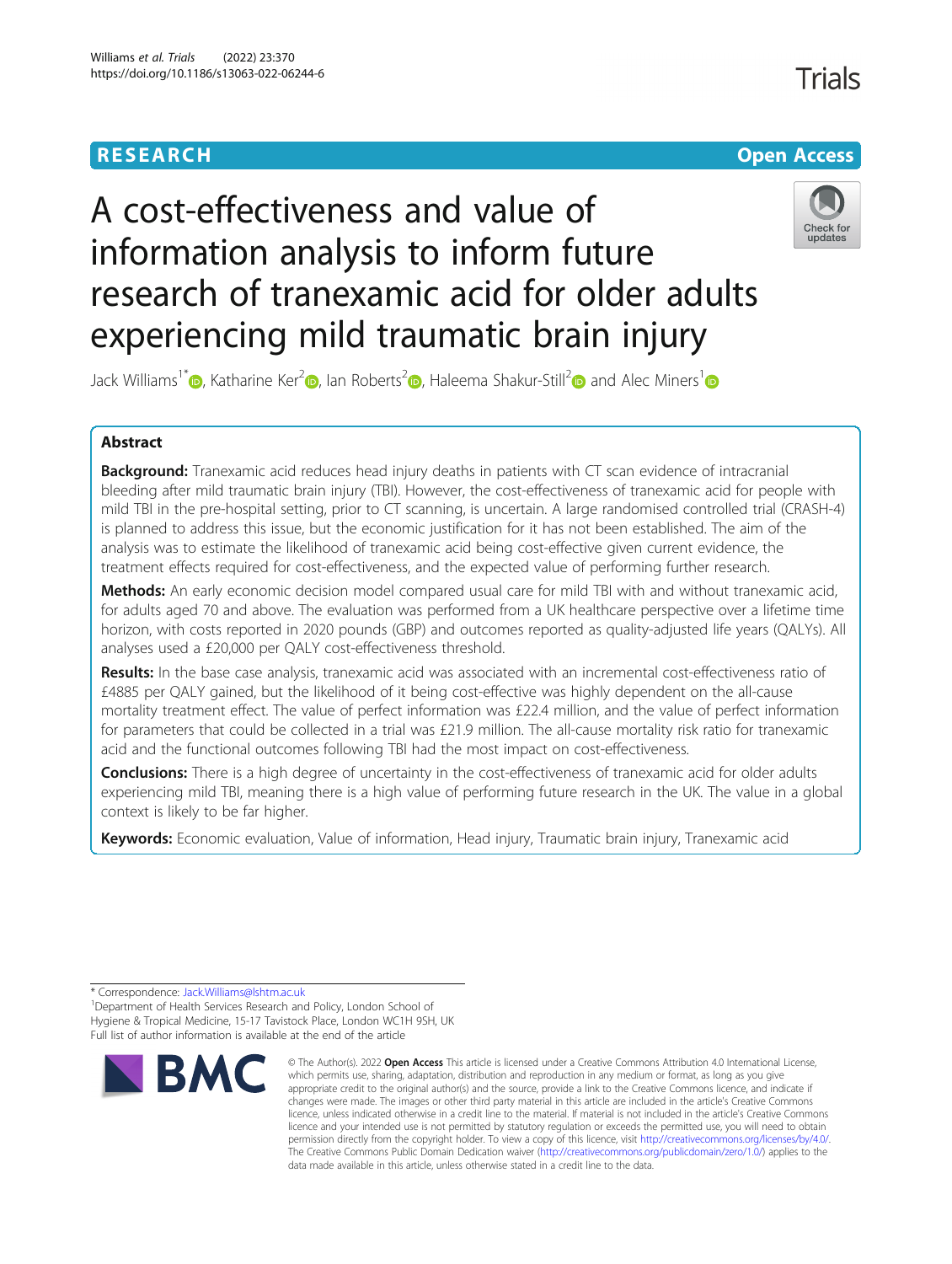# Background

Each year, about 69 million people sustain acute traumatic brain injuries (TBI) globally [\[1](#page-9-0)]. Around 90% are mild TBIs, as defined by a Glasgow Coma Scale (GCS) score of 13–15 [[2](#page-9-0)]. Whilst those experiencing a moderate or severe TBI (GSC scores  $\leq$  12) are more likely to experience longterm disability or death following injury, there is still a risk of these outcomes following mild TBI [\[3](#page-9-0), [4\]](#page-9-0).

The CRASH-3 trial showed that tranexamic acid, given within 3 h of injury, reduces head injury deaths in people with moderate TBI and complicated mild TBI (defined as mild TBI with evidence of intracranial bleeding) [\[3](#page-9-0)]. Treatment was most effective when given soon after injury and only effective within 3 h. Indeed, in people with traumatic bleeding it is estimated that for every 15 min treatment is delayed, the survival benefit from tranexamic acid reduces by about 10% [\[5\]](#page-9-0).

The CRASH-3 trial included people with mild TBI only if intracranial bleeding was present on a CT scan. The trial results raise the possibility that if patients were treated at the scene or on hospital arrival (without waiting for a scan), earlier treatment could prevent brain bleeding and result in improved health outcomes. Furthermore, the median time to CT scan for mild TBI is 3.7 h in England and Wales, meaning the majority of people with complicated mild TBI will be too late to benefit from tranexamic acid treatment even if bleeding is present [\[6](#page-9-0)].

The incidence of TBI is the highest amongst older adults, with the majority of these caused by falls [\[7](#page-9-0), [8](#page-9-0)]. Older patients tend to have poorer outcomes following a TBI, with higher mortality rates, a higher probability of neurosurgery, and longer hospital stays  $[4, 9-11]$  $[4, 9-11]$  $[4, 9-11]$  $[4, 9-11]$  $[4, 9-11]$  $[4, 9-11]$ . They are also more likely to experience intracranial bleeding, likely due to changes in anatomy, and a greater use of anticoagulant and antiplatelet drugs [[12](#page-9-0)–[14](#page-9-0)]. Due to the elevated risk of intracranial bleeding in older adults, there may be justification for tranexamic acid to be provided as a preventative treatment prior to onset of intracranial bleeding, rather than after it being observed, by which time it will usually be too late.

The CRASH-4 randomised controlled trial is planned to evaluate an intramuscular injection of tranexamic acid for symptomatic mild head injury in older adults, aged 70 and above (NCT04521881) [[15\]](#page-9-0). The pilot phase of the trial has begun recruiting with a target of 500 patients, and funding is being sought for a full randomised controlled trial. This study is an early economic evaluation to evaluate the potential cost-effectiveness of tranexamic acid in older mild TBI patients, and to consider the potential treatment effects required for it to be costeffective for mild TBI patients aged 70 and above.

There is currently no evidence around the effectiveness of tranexamic acid in this indication. However, the purpose

of this economic evaluation is to identify the parameters that have the greatest influence on the cost-effectiveness, so that they can be prioritised for future research.

Furthermore, we have evaluated the value of further research, from an economic perspective. This approach assesses the uncertainty in a decision (i.e. whether or not to provide tranexamic acid to mild TBI patients), combined with the consequences of making a wrong decision, to estimate the monetary value that can be placed upon eliminating uncertainty  $[16–18]$  $[16–18]$  $[16–18]$  $[16–18]$  $[16–18]$ . The results are expressed in terms of the expected value of perfect information (EVPI), which represents the maximum amount that should be invested to eliminate all of the uncertainty in the decision model. If the cost of additional research, such as a new study, exceeds the EVPI, then the study does not represent value [[17](#page-9-0)]. The EVPI can also consider the maximum value of research for individual or groups of model parameters, known as the expected value of partial perfect information (EVPPI) [[17](#page-9-0)]. This analysis can help to identify the maximum value that should be spent on studies of specific parameters. This can help to identify parameters where there is a high value to eliminate the uncertainty within them, which should therefore be prioritised in any future studies, whilst also identifying where additional research for specific parameters is of less value.

# Methods

# Analysis

An economic model was developed to assess the costeffectiveness of providing tranexamic acid to people following mild TBI. The model compared the current standard of care with and without the addition of tranexamic acid, for the treatment of older adults with mild TBI. For the model, the mean age of mild TBI patients was assumed to be 80 years old, since the pilot CRASH-4 trial is recruiting people aged 70 and above. We also report the cost-effectiveness for patients with a mean age of 60, 70 and 90 years old, since the incremental costs and benefits associated with treatment vary with age.

The analysis was performed from a UK NHS health service perspective. The model captures costs and outcomes over a lifetime time horizon. Outcomes are presented as quality-adjusted life years (QALYs) and costs are presented in 2020 pounds (GBP), both discounted at 3.5%, as recommended by The National Institute for Health and Care Excellence (NICE) [\[19](#page-9-0)]. The incremental cost-effectiveness ratio (ICER) per QALY gained was estimated by dividing the incremental costs associated with tranexamic acid by the incremental outcomes.

# Model structure

The economic analysis was performed using a simple Markov model with two health states; alive and dead.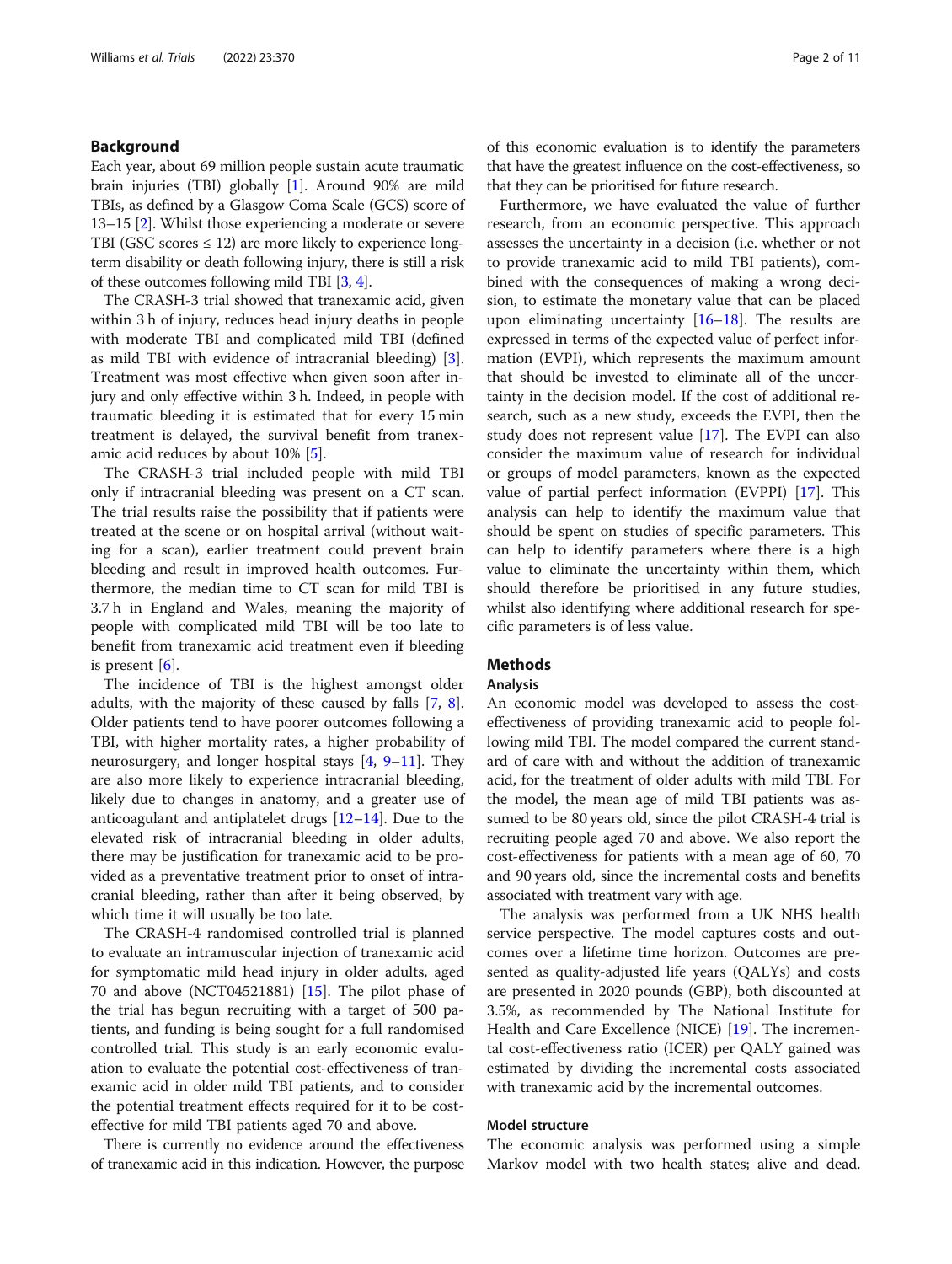The model structure is similar to that used in a previous cost-effectiveness analysis of tranexamic acid in TBI patients (Additional file [1:](#page-8-0) Fig. S1) [[20\]](#page-9-0). The model has a cycle length of 1 month for the first year, to capture the high risk of death in the first month post-injury. Thereafter, an annual cycle length is used for the remainder of the lifetime time horizon. The model was stopped once the cohort reached 100 years of age.

# Model parameters

# Risk of head injury death

Numerous studies report the risk of death amongst older adults sustaining mild TBI. A meta-analyses in older adults reported in-hospital mortality risk ranging from 2.9 to 14%, but these tended to be older studies and some selected a more severe set of mild TBI patients (e.g. those with a hospital stay  $> 24$  h) [[11\]](#page-9-0). Three other studies were identified that reported in-hospital mortality for older adults ranging from 1.6% (amongst over 50s), to 3.7% (amongst over 65s) [\[21](#page-9-0)–[23\]](#page-9-0). In the base case analysis, we used a weighted average of these three studies, with a risk of 2.1%. We used a triangular distribution from 1 to 5% to account for the high degree of uncertainty around this parameter.

# Risk ratio treatment effect for in-hospital mortality (within 28 days)

In the absence of a randomised trial in this specific population, we used the treatment effect for mild TBI patients with intracranial bleeding from the CRASH-3 trial for the base case analysis [[3\]](#page-9-0). The risk ratio for allcause mortality within 28 days of injury was 0.70 (95% CI 0.45–1.08). As such, the risk ratio was applied for the first month of the model, after which the mortality risk was assumed equal for both treatments. Given that the treatment effect was derived from mild patients with intracranial bleeding, there may be a smaller treatment effect in all mild patients. We therefore evaluated the impact of mortality risk ratio treatment effects of 0.8  $(0.52-1.24)$ , 0.9  $(0.58-1.39)$  and 0.95  $(0.62-1.47)$ . These scenarios assumed the same variance around the central estimate.

# Post-discharge risk of death

Following the initial risk of death in the first month following mild TBI (i.e. in the first model cycle), a lifelong increase in the risk of death post injury compared to the general population was applied based on a case-control study from Scotland, with the risk derived from those older than 54 years [\[24](#page-9-0)]. A standardised mortality ratio (SMR) of 2.89 (2.36–3.54) was used in the first year post-injury, and 1.59 (1.27–1.91) thereafter, for both treatments. Although this study included people with moderate and severe TBI, there was no association

between TBI severity and the increased risk of death, with the analysis stating that death rates were still twice as high following mild TBI.

# Adverse events

Despite the CRASH-3 trial finding no evidence of any increase in adverse events associated with tranexamic acid, these were included in the model for both treatment groups, to account for the uncertainty around such events in this indication. The baseline probabilities for adverse events were derived from complicated mild TBI patients in the CRASH-3 study, since some probabilities differed by TBI severity. The risk ratio of events for tranexamic acid versus placebo was derived from all CRASH-3 patients, as we assumed the relative differences would be similar [[3](#page-9-0)]. We estimated a cost associated with each adverse event, but did not include any utility decrement. To avoid double counting, we did not assume any additional length of hospital stay or mortality risk for adverse events.

# **Utility**

Utility values for mild TBI were derived from a systematic review and mapping study [\[25](#page-9-0)]. This study reported utility values specific to the clinical outcomes following TBI, based on the Glasgow Outcome Scale (GOS). We combined these utility values with GOS outcomes reported 6 months post-injury in a study of patients hospitalised with mild TBI (of all ages)  $[26]$  $[26]$ . The mean utility for all mild TBI patients was estimated at 0.796 for those surviving post-TBI, which was equal for both treatment groups. Differences in these utility values between treatments were considered in deterministic threshold analyses. An age-based, general population utility decrement was applied to this mild TBI utility value, to capture the reduction in utility with age [[27\]](#page-9-0).

#### Costs

The cost of giving tranexamic acid included the cost of the drug, the needle and the syringe (Table [1\)](#page-3-0). We assumed treatment administration would cost £4, based on an assumed 5 min to draw and administer treatment by a band 6 paramedic, with an hourly cost of £48 [\[28](#page-9-0)]. The mean cost of 500 mg tranexamic acid solution for injection was £1.50, derived from the British National Formulary [\[29\]](#page-9-0). The cost of a needle and syringe was £0.12 [[30](#page-10-0)].

The mean length of stay for people with mild TBI was assumed to be 4 days, based on a study in Australia of patients over 65 experiencing mild TBI [\[31](#page-10-0)]. The daily cost of hospitalisation was derived from NHS reference costs, to give an overall hospital cost of £1,711 [\[32](#page-10-0)]. A systematic review and meta-analysis estimated 3.5% of patients experiencing complicated mild TBI undergo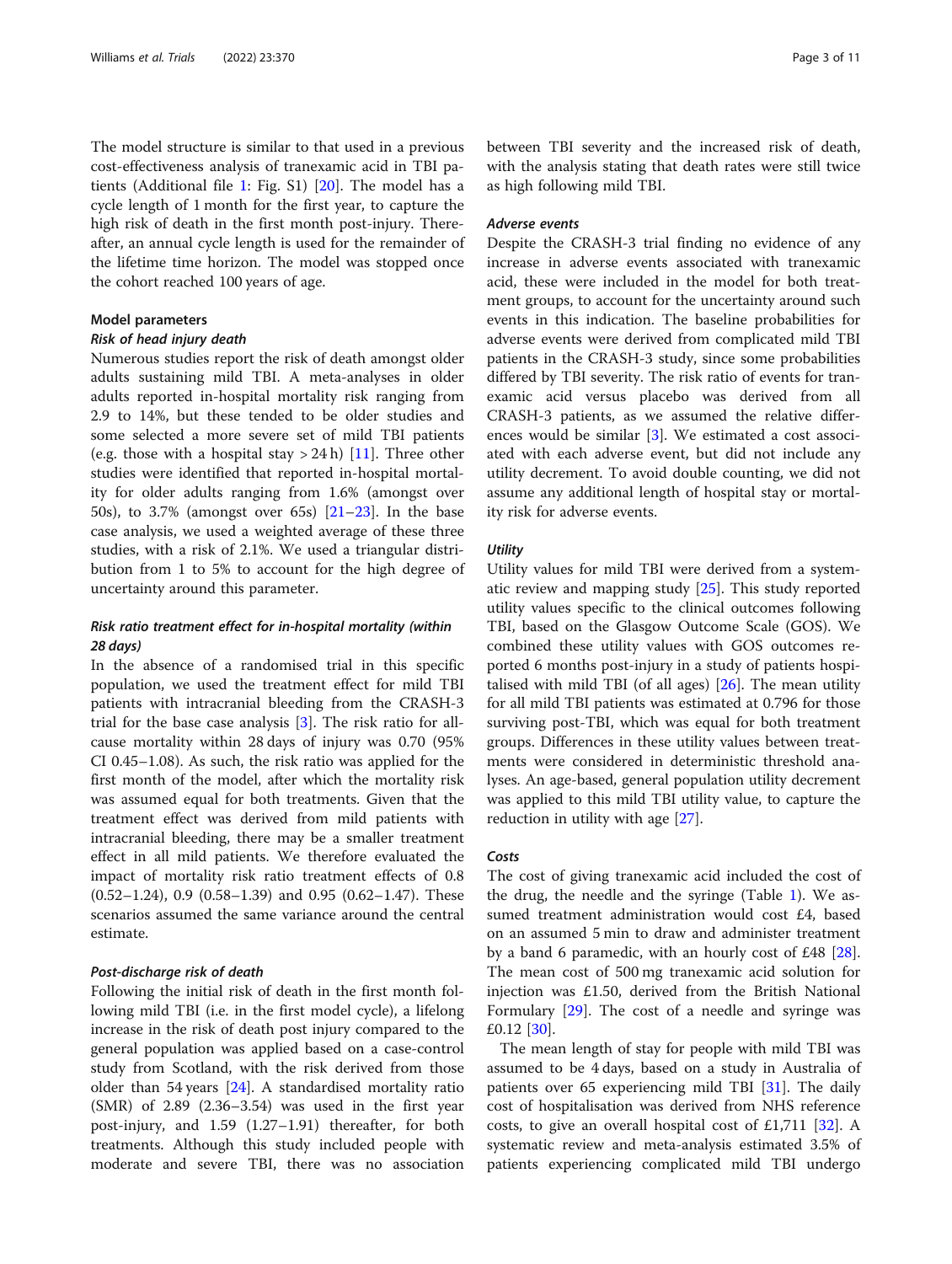<span id="page-3-0"></span>Table 1 Base case parameter values and distributions

| Parameter                                                          | Value    | <b>Distribution</b>                                                        | Source                |
|--------------------------------------------------------------------|----------|----------------------------------------------------------------------------|-----------------------|
| Clinical                                                           |          |                                                                            |                       |
| Risk of death following head injury (first month post-injury)      | 0.0208   | Triangular (0.01-0.05)                                                     | $[21 - 23]$           |
| Tranexamic acid treatment effect on death following head<br>injury | 0.70     | Lognormal (95% Cl: 0.45-1.08)                                              | CRASH-3 trial<br>data |
| Standardised mortality ratio (first year*)                         | 2.89     | Normal (95% Cl: 2.36-3.54)                                                 | $[24]$                |
| Standardised mortality ratio (after first year^)                   | 1.56     | Normal (95% Cl: 1.27-1.91)                                                 | $[24]$                |
| <b>GOS outcomes</b>                                                |          |                                                                            |                       |
| Good recovery                                                      | 208      | Dirichlet (208, 49, 23, 5)                                                 | $[26]$                |
| Moderate disability                                                | 49       | Dirichlet (208, 49, 23, 5)                                                 | $[26]$                |
| Severe disability                                                  | 23       | Dirichlet (208, 49, 23, 5)                                                 | $[26]$                |
| Vegetative state                                                   | 5        | Dirichlet (208, 49, 23, 5)                                                 | $[26]$                |
| <b>Utility</b>                                                     |          |                                                                            |                       |
| Good recovery                                                      | 0.894    | Beta ( $\alpha$ = 4331, $\beta$ = 513.5)                                   | $[25]$                |
| Moderate disability                                                | 0.675    | Beta ( $\alpha$ = 2481.5, $\beta$ = 1194.8)                                | $[25]$                |
| Severe disability                                                  | 0.382    | Beta ( $\alpha = 662.2$ , $\beta = 1071.3$ )                               | $[25]$                |
| Vegetative state                                                   | $-0.178$ | Normal (95% Cl: -0.330, -0.026)                                            | $[25]$                |
| Average utility (weighted average of utility and GOS outcomes)     | 0.796    | By component (above)                                                       |                       |
| <b>Treatment-related costs</b>                                     |          |                                                                            |                       |
| Tranexamic acid                                                    | £1.50    | N/A                                                                        | $[29]$                |
| Needle and syringe                                                 | £0.12    | N/A                                                                        | $[30]$                |
| Treatment administration time (minutes)                            | 5        | Uniform (2-8)                                                              | Assumption            |
| Paramedic cost (per hour)                                          | £48      | N/A                                                                        | $[28]$                |
| Hospital-related costs                                             |          |                                                                            |                       |
| Cost of neurosurgery                                               | £7780    | N/A                                                                        | $[32]$                |
| Proportion receiving neurosurgery                                  | 3.45%    | Beta ( $\alpha = 23.83$ , $\beta = 667.01$ )                               | $[4]$                 |
| Initial hospital cost                                              | £476     | N/A                                                                        | $[32]$                |
| Additional hospital cost (per day)                                 | £328     | N/A                                                                        | $[32]$                |
| Mean length of stay                                                | 4 days   | Gamma ( $k = 32$ , $\theta = 0.125$ )                                      | $[31]$                |
| Adverse event costs                                                |          |                                                                            |                       |
| No tranexamic acid                                                 | £27.62   | See Additional file 1 for distributions by<br>component.                   | [3, 32]               |
| Tranexamic acid                                                    | £28.72   | See Additional file 1 for distributions by<br>component.                   | [3, 32]               |
| Monitoring costs-first year                                        |          |                                                                            |                       |
| Good recovery                                                      | £303     | Gamma ( $k = 25$ , $\theta = 9.6$ ) $\times$ Inflation index*              | [37, 38]              |
| Moderate disability                                                | £21,633  | Gamma ( $k = 25$ , $\theta = 686.4$ ) $\times$ Inflation index*            | [37, 38]              |
| Severe disability                                                  | £42,737  | Gamma ( $k = 25$ , $\theta = 1356$ ) $\times$ Inflation index*             | [37, 38]              |
| Weighted average (weighted by GOS score)                           | £8,139   | Calculated by component                                                    |                       |
| Monitoring costs-after first year                                  |          |                                                                            |                       |
| Good recovery                                                      | £27      | Gamma ( $k = 25$ , $\theta = 0.96$ ) $\times$ Inflation index <sup>*</sup> | $[38]$                |
| Moderate disability                                                | £1784    | Gamma ( $k = 25$ , $\theta = 64$ ) $\times$ Inflation index <sup>*</sup>   | $[38]$                |
| Severe disability                                                  | £13,934  | Gamma ( $k = 25$ , $\theta = 500$ ) $\times$ Inflation index <sup>*</sup>  | $[38]$                |
| Weighted average (weighted by GOS score)                           | £1695    | Calculated by component                                                    |                       |

\*Costs are presented in 2019/2020 values. Inflator for first year post discharge costs (2006/2007 to 2019/2020) is 1.261, for post-discharge costs beyond the first year (2011/2012 to 2019/2020) is 1.115, and for costs sourced from NHS reference costs (2017/18 to 2019/20) is 1.046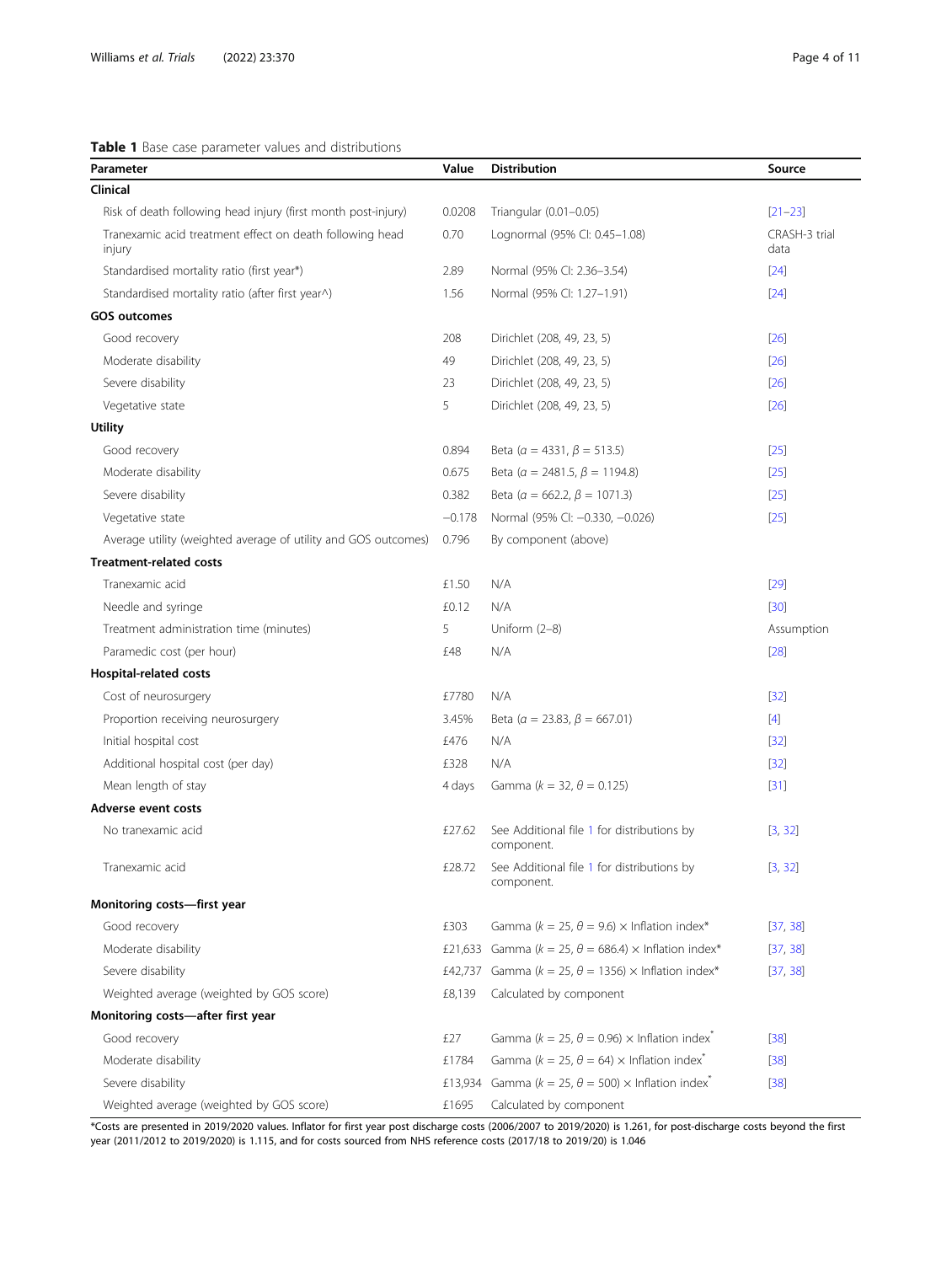neurosurgery [\[4](#page-9-0)]. The cost of neurosurgery was estimated to be £7440, derived from NHS reference costs, and this cost was additional to the hospital length of stay cost [\[32](#page-10-0)].

After discharge, survivors were expected to accrue post-discharge hospital costs, relating to their TBI. These costs were weighted by GOS score and different in the first-year post-discharge, and beyond. The mean annual costs were £7805 in the first year and £1626 thereafter.

The costs of adverse events were derived from NHS reference costs [32]. Day case reference costs were used to avoid double counting any additional hospital length of stay. The mean cost of adverse events for each individual receiving placebo and tranexamic acid was £27.62 and £28.72 respectively (Table [1\)](#page-3-0). The breakdown of adverse events and costs are shown in Additional file [1](#page-8-0). All costs in the model were inflated to 2020 costs, using the NHS inflation index [\[28\]](#page-9-0).

# Model analyses

A willingness to pay threshold of £20,000 per QALY was adopted, as this is the lower bound of the NICE Technology Appraisals cost-effectiveness threshold, applicable in England and Wales [[19\]](#page-9-0).

Deterministic threshold analyses considered the potential treatment effects of tranexamic acid that would be required for treatment to be cost-effective (at £20,000 per QALY). The model explored the following potential treatment effects: relative risk of death (first month post-trauma), utility increment (assumed to apply for 1 month only), absolute reduction in hospital length of stay or relative reduction in neurosurgical intervention.

A probabilistic sensitivity analysis was performed by running 10,000 model simulations, with values for each probabilistic parameter (reported in Table [1](#page-3-0)) drawn from the relevant distribution. An analysis of covariance (ANCOVA) was performed using the results of the probabilistic sensitivity analysis, to understand the contribution of each probabilistic parameter on the overall uncertainty estimated in the model.

The EVPI represents the maximum value to eliminate uncertainty in the cost-effectiveness decision and therefore avoid the possibility of making the wrong decision. This was estimated using the results of the probabilistic sensitivity analysis simulations. The EVPPI was also estimated for those parameters that would be expected to be collected in a randomised trial, such as the planned CRASH-4 trial. This included the risk of death following mild TBI, the tranexamic acid treatment effect, patient outcomes at 1 month (or discharge), hospital length of stay, the proportion of patients receiving neurosurgery, the treatment administration time and the probabilities for adverse events. It did not include post-discharge costs, the utility values for each GOS outcome, or the SMR values applied to the long-term risk of death following mild TBI, since these would be unlikely to be collected in the trial. EVPPI loops were also performed for the above groups of parameters, to show the value of perfect information for these parameter groups. All EVPPI analyses were performed using a double-loop Monte Carlo method [\[33](#page-10-0)]. The EVPPI analysis of trial parameters were performed using 10,000 outer loop and 1000 inner loop simulations. For the EVPPI analysis of individual parameters, we performed 1000 inner loop and 1000 outer loop simulations, due to the high computation time to run the simulations. A higher number of outer loops were performed for the EVPPI analysis of trial parameters since the majority of the uncertainty was within these outer loops (e.g. the trial parameters), and an aim was to specifically compare the EVPPI for trial parameters with the EVPI analysis which used 10,000 simulations.

These analyses provide the value of information per patient, and this result was multiplied by the estimated UK population that could benefit from treatment. An English study of hospital admissions in 2002/2003 reported an incidence of TBI of 410.8 per 100,000 for those aged 75 and above, and it was assumed that 90% of these were mild TBI [[2,](#page-9-0) [8](#page-9-0)]. Since the incidence in older groups has increased over recent years, we used this for all patients 70 and above [\[34](#page-10-0)]. This was multiplied by the UK population aged 70 and above, projected forward (from 2022 to 2041) over a 20-year period in which patients were assumed to benefit from treatment [\[35\]](#page-10-0). EVPI results are also presented for 5-, 10- and 30-year time horizons. Future benefits were discounted at 3.5%. In an analysis which also considered the value of information for those age 60 and above, we assumed the incidence was 50% lower from 60 to 69 years of age than for those 70 and above.

The economic model was developed in R v4.0.5 and is available online. A replicate deterministic model was also developed in Microsoft Excel for validation.

# Results

# Base case model results

In the base case analysis, providing tranexamic acid resulted in incremental costs of £96.69 and incremental QALYs of 0.0198 versus no tranexamic acid (Table [2](#page-5-0)). This resulted in an ICER of £4885 per QALY gained.

When considering the impact of age, the ICER was lower at younger ages, when assuming a constant risk of mortality following mild TBI (see Additional file [1](#page-8-0): Table S2).

# Deterministic threshold analyses

We explored the potential treatment effects required for tranexamic acid to be cost-effective. Tranexamic acid would remain cost-effective with a mortality risk ratio of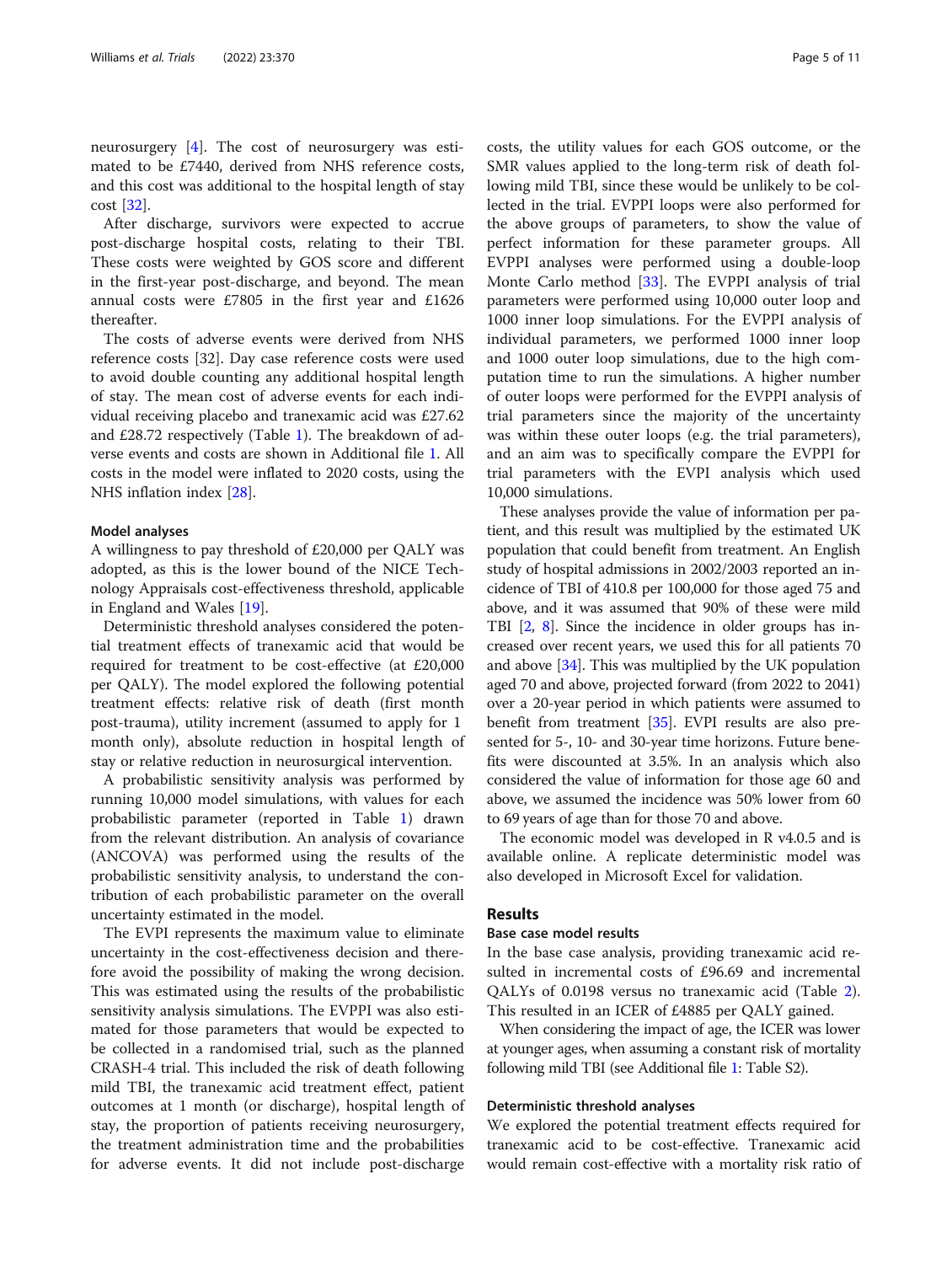<span id="page-5-0"></span>Table 2 Base case cost-effectiveness results

| <b>Treatment</b>   | <b>OALYs</b><br>Costs |        | <b>Incremental Costs</b> | <b>Incremental QALYs</b> | <b>ICER (QALY)</b> |  |  |
|--------------------|-----------------------|--------|--------------------------|--------------------------|--------------------|--|--|
| No tranexamic acid | £16.019               | 3.0656 |                          |                          |                    |  |  |
| Tranexamic acid    | £16.115               | 3.0854 | £96.69                   | 0.0198                   | £4,885             |  |  |

0.993, a utility of 0.004 higher for tranexamic acid for 1 month compared to no tranexamic acid, a mean reduction of 0.02 days in the hospital length of stay, or a relative risk of neurosurgery of 0.974 (a 2.6% relative reduction). We also found the mortality treatment effect required for tranexamic acid to be cost-effective was slightly more modest at younger ages (Additional file [1:](#page-8-0) Table S3).

# Probabilistic sensitivity analysis

The probabilistic sensitivity analysis showed that treatment was 86% likely to be cost-effective at £20,000 per QALY gained in the base case probabilistic analysis, with a mean ICER of £4,946 per QALY. Tranexamic acid was less effective than no tranexamic acid in 5.6% of simulations (Fig. 1). When considering more modest mortality treatment effects (risk ratio from 0.8 to 0.95), the probability of costeffectiveness lowered, ranging from 56 to 77% (Fig. 1).

The ANCOVA analysis showed that most of the variability in the incremental costs, incremental QALYs and incremental NMB was due to the uncertainty in two parameters: the outcomes following mild TBI and the tranexamic acid mortality risk ratio (Fig. [2](#page-6-0)). The risk of mortality following head injury also had a small effect on the incremental outcomes.

# Value of information analyses

In the base case analysis, the EVPI was £37.06 per individual at the £20,000 per QALY willingness to pay threshold. This gave an estimated £22.4 million for the eligible population, over a 20-year time horizon (Fig. [3](#page-6-0)).

The EVPI also increased when considering more modest mortality risk ratio treatment effects. At a mortality risk ratio of 0.95 (0.62–1.47), the EVPI increased to £71.7 million (Fig. [4\)](#page-7-0). This is due to greater uncertainty in the decision at more modest treatment effects. In a scenario considering an eligible population aged 60 and above, with a mean age of 70, the EVPI increased to £43.6 million.

We also evaluated the EVPPI for all parameters planned to be collected in the CRASH-4 trial (including the risk of death following head injury, relative risk of death with tranexamic acid, outcomes of those with mild TBI, the proportion receiving neurosurgery, the mean length of stay and the probability of adverse events). The EVPPI for all trial parameters was £21.9 million at the £20,000 threshold (Fig. [3](#page-6-0)).

The EVPPI for each individual set of parameters was the highest for the post-TBI outcomes, and for the mortality risk ratio tranexamic acid treatment effect (see Additional file [1](#page-8-0): Fig. S3). The value for other parameters was zero at the £20,000 threshold.

# **Discussion**

# Main findings and interpretation

There have been no reported trials or economic evaluations of tranexamic acid for all patients sustaining a mild TBI. The aim of this analysis was to consider whether

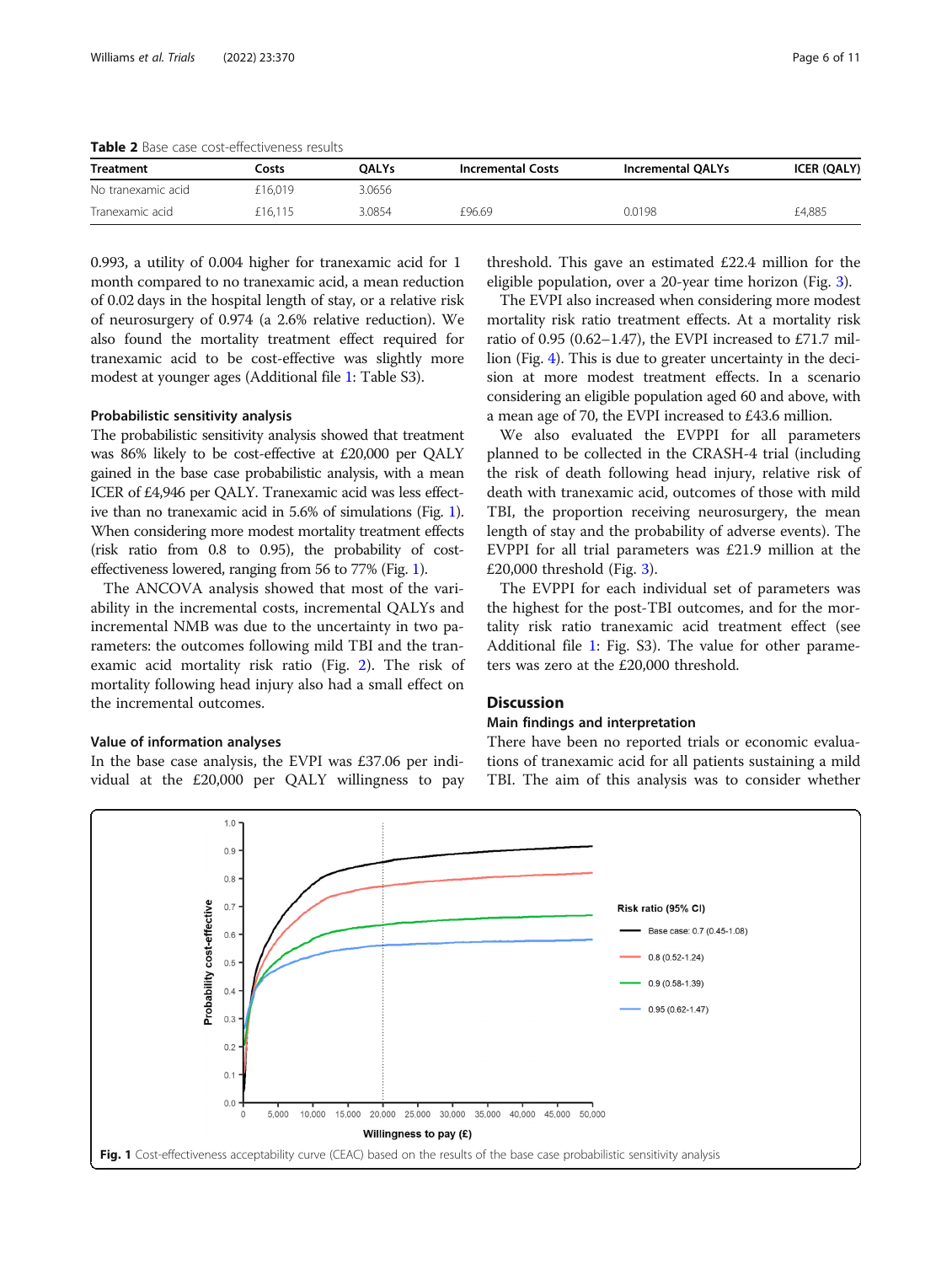<span id="page-6-0"></span>

tranexamic acid could be cost-effective for older mild TBI patients without the need for a prior CT scan and consequent delay in receiving treatment. Our base case analysis suggests that whilst this is more likely than not, there is sufficient uncertainty to warrant further clinical research. Indeed, the two parameters that had the most influence upon the results were the patient outcomes following mild TBI (which informed the utility values and post-discharge costs), and the mortality risk ratio associated with tranexamic acid, both of which should be prioritised in any future trial, such as the CRASH-4 trial.

In our base case analysis tranexamic acid could be cost-effective even with a very modest treatment effect, since the treatment is inexpensive and easy to administer. Even if tranexamic acid does not reduce mortality in mild TBI patients, it may be cost-effective if it leads to marginally higher utility amongst surviving patients, a small reduction in hospital length of stay or a lower proportion of patients requiring neurosurgery (Additional file [1:](#page-8-0) Table S3).

Since there remains uncertainty around the costeffectiveness of treatment for mild TBI patients, there is

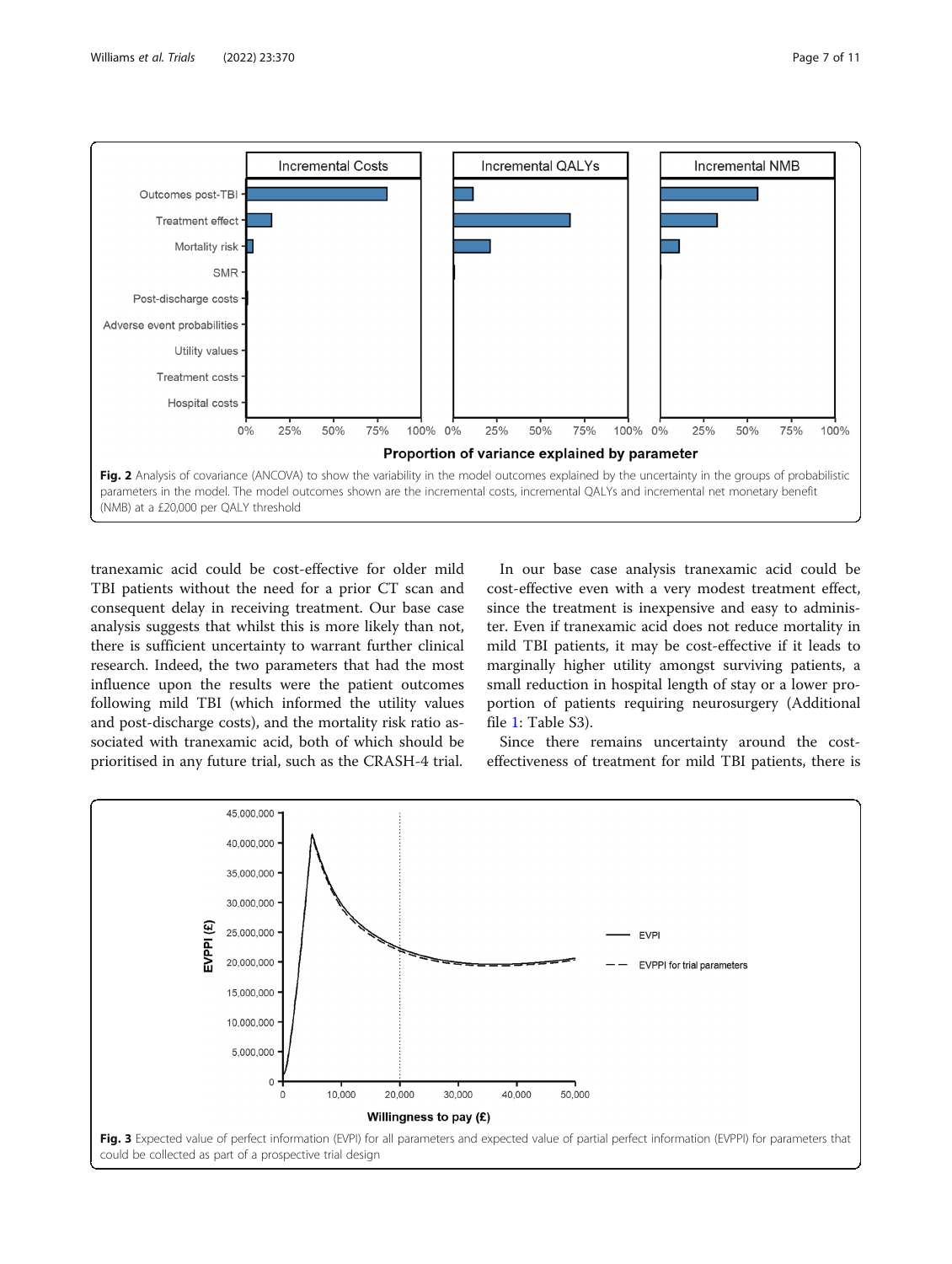<span id="page-7-0"></span>

a high value for additional research, to avoid the potential costs (financial or negative health outcomes) of making the wrong decision about whether treatment for this indication should be routinely recommended. In the base case analysis, the value of perfect information for parameters that could be collected within a randomised controlled trial is £21.9 million, which is likely to be far higher than the expected cost of the CRASH-4 trial. Given the lack of empirical evidence for the treatment effect in this indication, the value of information results were even higher when considering more modest treatment effects. Our results suggest the trial should focus on the mortality risk ratio treatment effect for tranexamic acid, as well as the patient outcomes (i.e. GOS outcomes) following mild TBI, which can be used to estimate quality of life and healthcare costs postdischarge. Other potential treatment effects not included in our base case analysis, such as differences in the disability or quality of life between groups following mild TBI, or differences in hospital costs, would also likely have a large impact on cost-effectiveness.

Tranexamic acid was marginally more cost-effective amongst younger patients, since the life expectancy for each life saved was longer, resulting in more QALYs. If the trial inclusion criteria were to be expanded to include those aged 60 and above, then the EVPI would increase to approximately £43.6 million, primarily due to the larger eligible population that would benefit from the treatment decision.

The EVPI values should be considered uncertain themselves, given the lack of empirical data upon which the treatment effect was based. Furthermore, these EVPI values should also be considered conservative for several

reasons. Firstly, it assumes that only those aged 70 and above in the UK benefit from this research, and excludes the benefits for younger age groups, and the potential impact such a trial could have on global health, particularly in a pre-hospital context. Second, we used TBI incidence estimate from 2002/2003, which is likely an underestimate [\[34\]](#page-10-0). Lastly, it is based on the treatment effect risk ratio of 0.7 (0.45–1.08) derived from the CRASH-3 trial, which likely underestimates the uncertainty around the treatment effect in this population. When considering more modest mortality treatment effects (risk ratio of 0.8 to 0.95), the EVPI is much higher (Fig. 4). The cost-effectiveness of treatment becomes more uncertain as the proportion of simulations which have a treatment effect risk ratio favouring no tranexamic acid (risk ratio above 1) increases, therefore meaning the consequences associated with making the wrong decision become more likely, and thus, there is a higher value placed upon research to ensure the correct treatment decision is made.

# Limitations

Our base case results are based on the assumption that tranexamic acid is likely to reduce all-cause mortality. Although mild TBI patients with intracranial bleeding appear to benefit from tranexamic acid, there is no empirical evidence available to inform the average treatment effect for all mild TBI patients, or the level of uncertainty around it. Furthermore, the 0.5-g dose of tranexamic acid administered by an intramuscular injection planned for the CRASH-4 trial is lower than that used in the CRASH-3 trial, meaning there is additional uncertainty in the treatment effect and potential for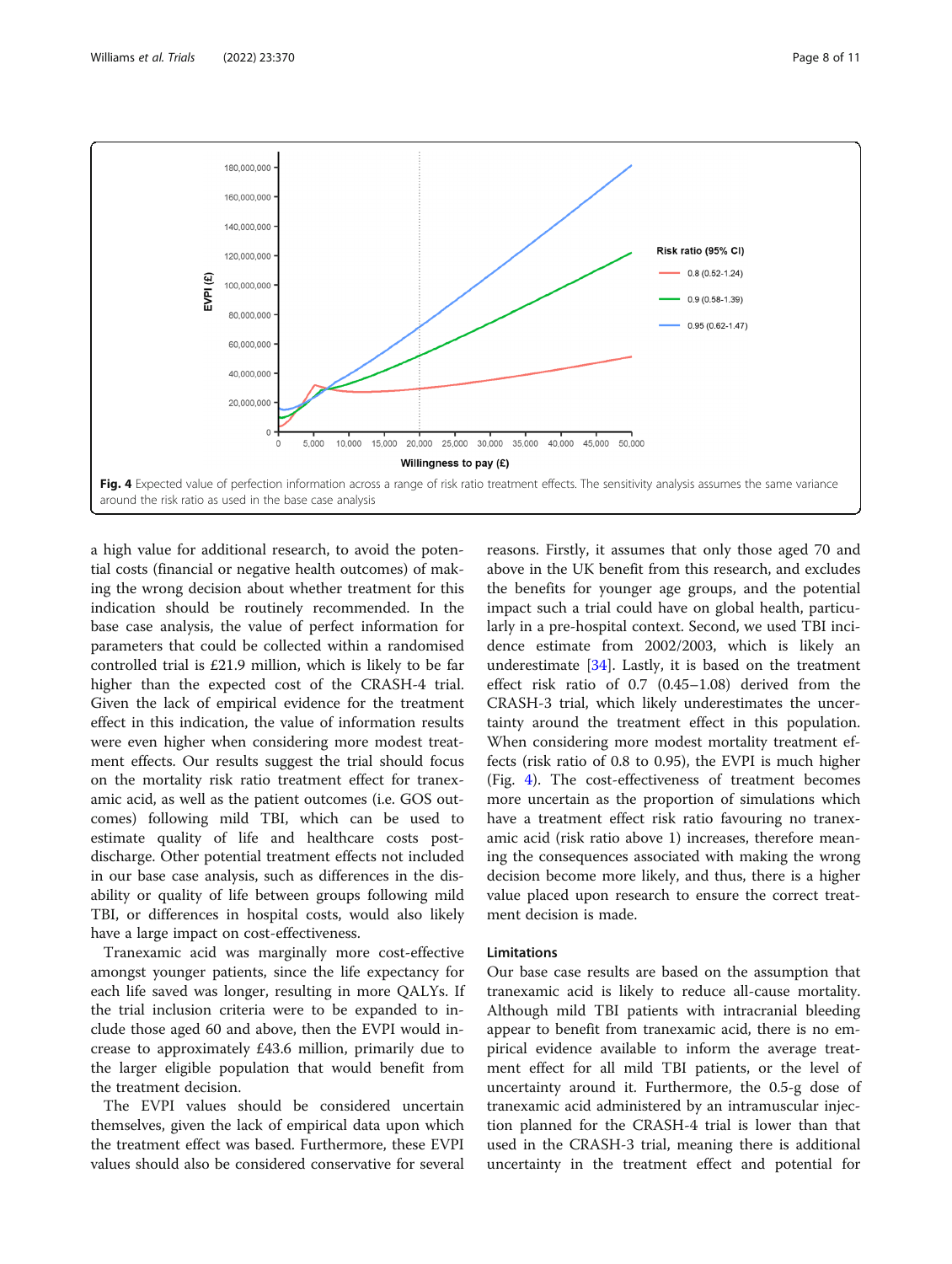<span id="page-8-0"></span>adverse events [\[15](#page-9-0)]. However, such additional uncertainty would only increase the value of additional research. Eliciting expert opinion on the expected treatment effect could have provided an alternative estimate of the treatment effect.

There is also uncertainty around whether any additional dose of tranexamic acid would be administered as part of the standard of care, for those individuals with evidence of intracranial bleeding and receiving a scan within 3 h of their injury. Despite the CRASH-3 trial results demonstrating its effectiveness, NICE guidelines have not yet been updated and therefore a recommendation for its use in this indication has not been made.

Another limitation is that our study lacks an expected value of sample information (EVSI), to ensure the CRASH-4 trial design is justified from an economic per-spective, and inform the optimal trial sample size [\[17](#page-9-0)]. However, given there is no empirical data on the treatment effect in this indication as yet, an EVSI analysis to inform the trial sample size might be most appropriate when an empirical estimate of the treatment effect, and the uncertainty around it is available. Ideally this would use the results of the pilot study, if these are unblinded and become available. This is particularly relevant given there are several limitations whereby the value of further research is likely underestimated in our analysis.

Our analysis also only included the cost of adverse events and did not consider any utility decrement, although this would be captured in the patient outcomes following TBI. If tranexamic acid is associated with an increase in adverse events in this indication, then this would reduce cost-effectiveness, but more importantly would raise questions about the risk to benefit ratio of treatment at an individual level.

Another limitation is that the model used data from multiple studies, with differing inclusion criteria and from various countries. As such, some of the data used may not be representative of older adults sustaining mild TBI in the UK.

Finally, the model did not capture the link between head injury and long-term health impacts, such as dementia. This is unlikely to bias our results unless tranexamic acid has an impact on the risk of dementia.

# Future research

Should the CRASH-4 trial proceed beyond the pilot phase, an updated economic analysis using the results of the trial would provide more certainty around whether tranexamic acid in a pre-hospital setting is cost-effective for mild TBI patients.

Research into how intramuscular tranexamic acid can be administered may also impact the cost-effectiveness. An auto-injector device is currently under development, which would reduce the time to treatment administration [\[36\]](#page-10-0). If an intramuscular injection of tranexamic acid is clinically effective, with evidence of a time to treatment effect, then an economic analysis could evaluate the cost-effectiveness of such as device compared to drawing up treatment at the scene.

Furthermore, if tranexamic acid is effective in mild TBI patients, then future studies should consider prognostic modelling to identify which patients are likely to benefit most from early treatment, and which are not, whilst also accounting for the cost-effectiveness. Older age, lower GCS scores (13-14) and anticoagulant use are all associated with higher mortality risk following mild TBI [[4,](#page-9-0) [11,](#page-9-0) [14\]](#page-9-0). A prognostic model may help define a mortality risk "threshold" at which tranexamic is costeffective, or identify subgroups of mild TBI patients who are more likely to benefit from treatment.

# Conclusion

If tranexamic acid reduces mortality in older people experiencing mild TBI, it is likely to be cost-effective. However, there remains a high degree of uncertainty around this, particularly due to the lack of evidence on the effectiveness of treatment in this specific population. From an economic perspective, the key parameters for collection in the CRASH-4 trial will be the tranexamic acid mortality treatment effect and the patient outcomes following TBI.

# Supplementary Information

The online version contains supplementary material available at [https://doi.](https://doi.org/10.1186/s13063-022-06244-6) [org/10.1186/s13063-022-06244-6.](https://doi.org/10.1186/s13063-022-06244-6)

Additional file 1: Figure S1. Markov Model structure. Table S1. Adverse event probabilities, tranexamic acid risk ratios and costs per event. Table S2. Deterministic cost-effectiveness results, by mean age. Table S3. Deterministic, univariate threshold analysis of potential treatment effects required for tranexamic acid to be cost-effective. For each treatment effect considered, the other potential treatment effects were not included (i.e. the parameters were the same for tranexamic acid and no tranexamic acid). Figure S2. A threshold analysis of the risk ratio treatment effect required for tranexamic avid to be cost-effectiveness across a range of mortality risks. Table S4: Expected value of perfect information across different time horizons. Figure S3. Expected value of partial perfect information (EVPPI) for groups of parameters. Figure S4. Proportion of cohort alive in first year following mild TBI (top) and over model time horizon (bottom) for no tranexamic acid and tranexamic acid treatment groups.

#### Acknowledgements

N/A

#### Authors' contributions

JW and AM designed and developed the economic model. KK, JW and IR were involved in the identification of data inputs for the model. All authors contributed to the analyses generated and the interpretation of the results. All authors critically revised the paper and approved the final version.

#### Funding

Financial support for this study was provided by research grants from National Institute for Health Research Health Technology Assessment, JP Moulton Charitable Trust, Department of Health and Social Care, Department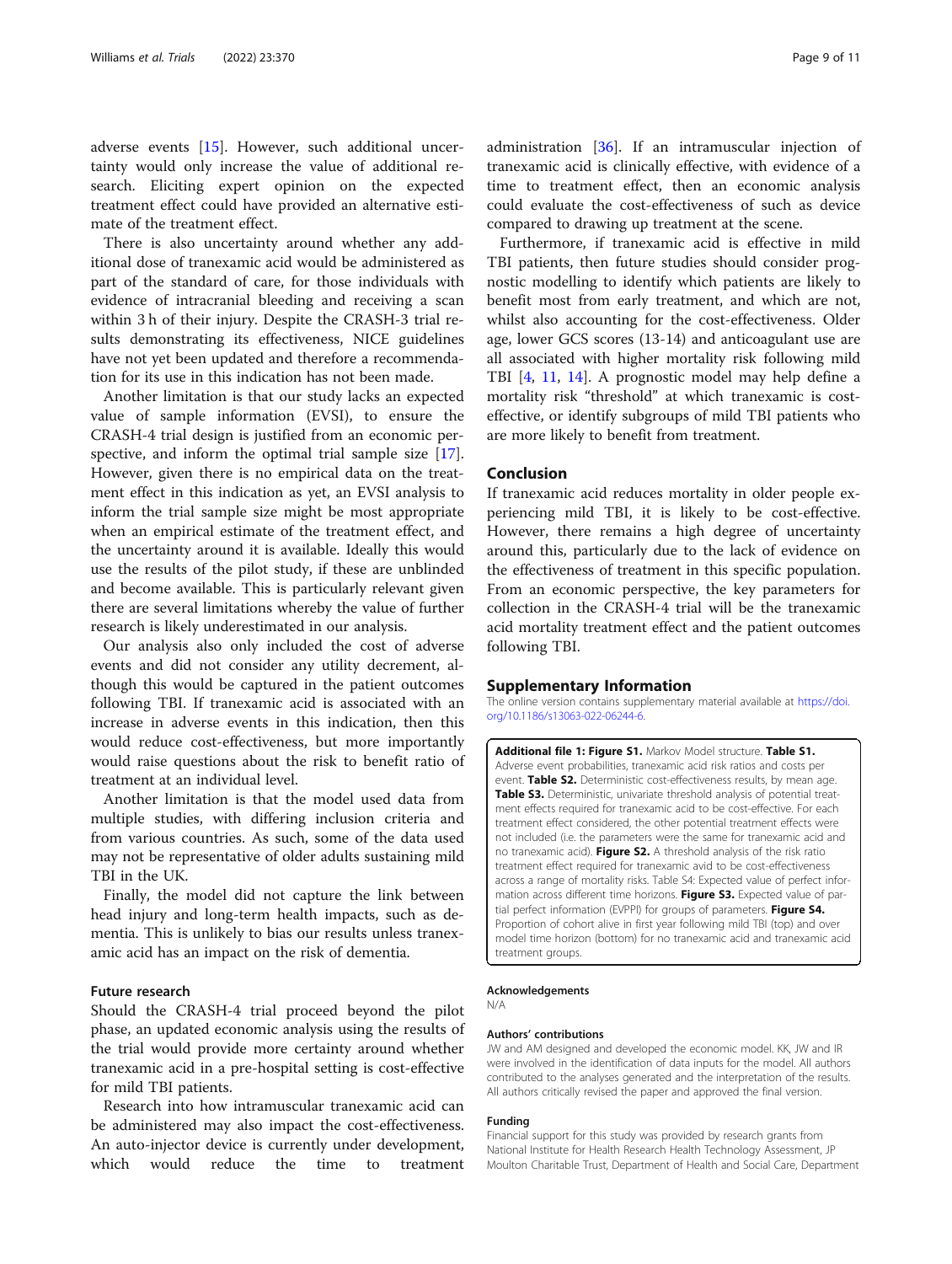<span id="page-9-0"></span>for International Development, Global Challenges Research Fund, Medical Research Council and Wellcome Trust (Joint Global Health Trials scheme). The funding agreement ensured the authors' independence in designing the study, interpreting the data, writing and publishing the report.

#### Availability of data and materials

Data from the CRASH-3 trial, which was used to inform some of the parameters in this analysis, is available from The Free Bank of Injury and Emergency Research Data (freeBIRD) website, a data sharing portal. The economic model code is available online [\(https://github.com/jackrdwilliams/CRASH-Mild-](https://github.com/jackrdwilliams/CRASH-Mild-Model)[Model\)](https://github.com/jackrdwilliams/CRASH-Mild-Model), and all data are reported in the manuscript.

# **Declarations**

# Ethics approval and consent to participate

Ethical approval for this modelling study was not required. The data used in this analysis are open access.

#### Consent for publication

Not applicable

#### Competing interests

The authors declare that they have no competing interests.

#### Author details

<sup>1</sup>Department of Health Services Research and Policy, London School of Hygiene & Tropical Medicine, 15-17 Tavistock Place, London WC1H 9SH, UK. <sup>2</sup>Clinical Trials Unit, London School of Hygiene & Tropical Medicine, Keppel Street, London WC1E 7HT, UK.

# Received: 9 November 2021 Accepted: 28 March 2022 Published online: 03 May 2022

#### References

- 1. Dewan MC, Rattani A, Gupta S, et al. Estimating the global incidence of traumatic brain injury. J Neurosurg. 2018;130(4):1080–97. [https://doi.org/1](https://doi.org/10.3171/2017.10.JNS17352) [0.3171/2017.10.JNS17352.](https://doi.org/10.3171/2017.10.JNS17352)
- 2. National Clinical Guideline Centre. Head injury: triage, assessment, investigation and early management of head injury in children, young people and adults. CG 176 (Partial update of NICE CG56). 2019. [https://](https://www.nice.org.uk/guidance/cg176/evidence/full-guideline-pdf-191719837) [www.nice.org.uk/guidance/cg176/evidence/full-guideline-pdf-191719837](https://www.nice.org.uk/guidance/cg176/evidence/full-guideline-pdf-191719837). Accessed 2 June 2021.
- 3. The CRASH-3 trial collaborators. Effects of tranexamic acid on death, disability, vascular occlusive events and other morbidities in patients with acute traumatic brain injury (CRASH-3): a randomised, placebo-controlled trial. Lancet. 2019;394:1713–23.
- Marincowitz C, Lecky FE, Townend W, Borakati A, Fabbri A, Sheldon TA. The risk of deterioration in GCS13-15 patients with traumatic brain injury identified by computed tomography imaging: a systematic review and meta-analysis. J Neurotrauma. 2018;35(5):703–18. [https://doi.org/10.1089/](https://doi.org/10.1089/neu.2017.5259) [neu.2017.5259](https://doi.org/10.1089/neu.2017.5259).
- Gayet-Ageron A, Prieto-Merino D, Ker K, Shakur H, Ageron FX, Roberts I, et al. Effect of treatment delay on the effectiveness and safety of antifibrinolytics in acute severe haemorrhage: a meta-analysis of individual patient-level data from 40 138 bleeding patients. Lancet. 2018;391(10116): 125–32. [https://doi.org/10.1016/S0140-6736\(17\)32455-8.](https://doi.org/10.1016/S0140-6736(17)32455-8)
- Lawrence T, Helmy A, Bouamra O, Woodford M, Lecky F, Hutchinson PJ. Traumatic brain injury in England and Wales: prospective audit of epidemiology, complications and standardised mortality. BMJ Open. 2016; 6(11):e012197. <https://doi.org/10.1136/bmjopen-2016-012197>.
- James SL, Theadom A, Ellenbogen RG, Bannick MS, Montjoy-Venning W, Lucchesi LR, et al. Global, regional, and national burden of traumatic brain injury and spinal cord injury, 1990–2016: a systematic analysis for the Global Burden of Disease Study 2016. Lancet Neurol. 2019;18(1):56–87. [https://doi.](https://doi.org/10.1016/S1474-4422(18)30415-0) [org/10.1016/S1474-4422\(18\)30415-0.](https://doi.org/10.1016/S1474-4422(18)30415-0)
- Tennant A. Admission to hospital following head injury in England: Incidence and socio-economic associations. BMC Public Health. 2005;5(1):21. [https://doi.org/10.1186/1471-2458-5-21.](https://doi.org/10.1186/1471-2458-5-21)
- 9. Gardner RC, Dams-O'Connor K, Morrissey MR, Manley GT. Geriatric traumatic brain injury: epidemiology, outcomes, knowledge gaps, and future

directions. J Neurotrauma. 2018;35(7):889–906. [https://doi.org/10.1089/neu.2](https://doi.org/10.1089/neu.2017.5371) [017.5371.](https://doi.org/10.1089/neu.2017.5371)

- 10. Thompson HJ, McCormick WC, Kagan SH. Traumatic brain injury in older adults: epidemiology, outcomes, and future implications. J Am Geriatr Soc. 2006;54(10):1590–5. [https://doi.org/10.1111/j.1532-5415.2006.00894.x.](https://doi.org/10.1111/j.1532-5415.2006.00894.x)
- 11. McIntyre A, Mehta S, Aubut J, Dijkers M, Teasell RW. Mortality among older adults after a traumatic brain injury: a meta-analysis. Brain Inj. 2013;27(1):31– 40. [https://doi.org/10.3109/02699052.2012.700086.](https://doi.org/10.3109/02699052.2012.700086)
- 12. Stiell IG, Wells GA, Vandemheen K, Clement C, Lesiuk H, Laupacis A, et al. The Canadian CT Head Rule for patients with minor head injury. Lancet. 2001;357(9266):1391–6. [https://doi.org/10.1016/S0140-6736\(00\)04561-X.](https://doi.org/10.1016/S0140-6736(00)04561-X)
- 13. Haydel MJ, Preston CA, Mills TJ, Luber S, Blaudeau E, DeBlieux PMC. Indications for computed tomography in patients with minor head injury. N Engl J Med. 2000;343(2):100–5. [https://doi.org/10.1056/NEJM2](https://doi.org/10.1056/NEJM200007133430204) [00007133430204.](https://doi.org/10.1056/NEJM200007133430204)
- 14. Lee ZX, Lim XT, Ang E, Hajibandeh S, Hajibandeh S. The effect of preinjury anticoagulation on mortality in trauma patients: A systematic review and meta-analysis. Injury. 2020;51(8):1705–13. [https://doi.org/10.1016/j.injury.202](https://doi.org/10.1016/j.injury.2020.06.010) [0.06.010.](https://doi.org/10.1016/j.injury.2020.06.010)
- 15. Clinical randomisation of an anti-fibrinolytic in symptomatic mild head injury in older adults (CRASH-4). 2021. [https://ctu.lshtm.ac.uk/crash-4/.](https://ctu.lshtm.ac.uk/crash-4/) Accessed 8 June 2021.
- 16. York Health Economics Consortium. Value of information analysis. 2016. <https://yhec.co.uk/glossary/value-of-information-analysis/>. Accessed 8 Feb 2022.
- 17. Fenwick E, Steuten L, Knies S, Ghabri S, Basu A, Murray JF, et al. Value of information analysis for research decisions—an introduction: Report 1 of the ISPOR Value of Information Analysis Emerging Good Practices Task Force. Value Health. 2020;23(2):139–50. [https://doi.org/10.1016/j.jva](https://doi.org/10.1016/j.jval.2020.01.001) [l.2020.01.001.](https://doi.org/10.1016/j.jval.2020.01.001)
- 18. Wilson ECF. A practical guide to value of information analysis. Pharmacoeconomics. 2015;33(2):105–21. [https://doi.org/10.1007/s40273-014-](https://doi.org/10.1007/s40273-014-0219-x) [0219-x.](https://doi.org/10.1007/s40273-014-0219-x)
- 19. National Institute for Health and Care Excellence. Guide to the methods of technology appraisal 2013 (PMG9). 2013. [https://www.nice.org.uk/process/](https://www.nice.org.uk/process/pmg9/) [pmg9/](https://www.nice.org.uk/process/pmg9/).
- 20. Williams J, Roberts I, Shakur-Still H, Lecky FE, Chaudhri R, Miners A. Costeffectiveness analysis of tranexamic acid for the treatment of traumatic brain injury, based on the results of the CRASH-3 randomised trial: a decision modelling approach. BMJ Global Health. 2020;5(9):e002716. [https://](https://doi.org/10.1136/bmjgh-2020-002716) [doi.org/10.1136/bmjgh-2020-002716](https://doi.org/10.1136/bmjgh-2020-002716).
- 21. Techar K, Nguyen A, Lorenzo RM, Yang S, Thielen B, Cain-Nielsen A, et al. Early imaging associated with improved survival in older patients with mild traumatic brain injuries. J Surg Res. 2019;242:4–10. [https://doi.org/10.1016/j.](https://doi.org/10.1016/j.jss.2019.04.006) [jss.2019.04.006.](https://doi.org/10.1016/j.jss.2019.04.006)
- 22. Howard JL II, Cipolle MD, Horvat SA, et al. Preinjury warfarin worsens outcome in elderly patients who fall from standing. J Trauma Acute Care Surg. 2009;66(6):1518–24. [https://doi.org/10.1097/TA.0b013e3181a59728.](https://doi.org/10.1097/TA.0b013e3181a59728)
- 23. Seno S, Tomura S, Ono K, Tanaka Y, Ikeuchi H, Saitoh D. Poor prognostic factors in elderly patients aged 75 years old or older with mild traumatic brain injury. J Clin Neurosci. 2019;67:124–8. [https://doi.](https://doi.org/10.1016/j.jocn.2019.06.007) [org/10.1016/j.jocn.2019.06.007.](https://doi.org/10.1016/j.jocn.2019.06.007)
- 24. McMillan TM, Teasdale GM, Weir CJ, et al. Death after head injury: the 13 year outcome of a case control study. J Neurol Neurosurg Psychiatry. 2011; 82(8):931–5. <https://doi.org/10.1136/jnnp.2010.222232>.
- 25. Ward Fuller G, Hernandez M, Pallot D, Lecky F, Stevenson M, Gabbe B. Health state preference weights for the Glasgow Outcome Scale following traumatic brain injury: a systematic review and mapping study. Value Health. 2017;20(1):141–51. <https://doi.org/10.1016/j.jval.2016.09.2398>.
- 26. van Dijck JTJM, Mostert CQB, Greeven APA, et al. Functional outcome, inhospital healthcare consumption and in-hospital costs for hospitalised traumatic brain injury patients: a Dutch prospective multicentre study. Acta Neurochir (Wien). 2020;162:1607–18.
- 27. Ara R, Brazier JE. Populating an economic model with health state utility values: moving toward better practice. Value Health. 2010;13(5):509–18. <https://doi.org/10.1111/j.1524-4733.2010.00700.x>.
- 28. Curtis L, Burns A. Unit costs of health and social care 2020. Personal Social Services Research Unit 2020. [https://www.pssru.ac.uk/project-pages/unit](https://www.pssru.ac.uk/project-pages/unit-costs/unit-costs-2020/)[costs/unit-costs-2020/](https://www.pssru.ac.uk/project-pages/unit-costs/unit-costs-2020/). Accessed 7 June 2021.
- 29. British National Formulary. Tranexamic acid. 2019. [https://bnf.nice.org.uk/](https://bnf.nice.org.uk/medicinal-forms/tranexamic-acid.html) [medicinal-forms/tranexamic-acid.html](https://bnf.nice.org.uk/medicinal-forms/tranexamic-acid.html). Accessed 26 May 2021.